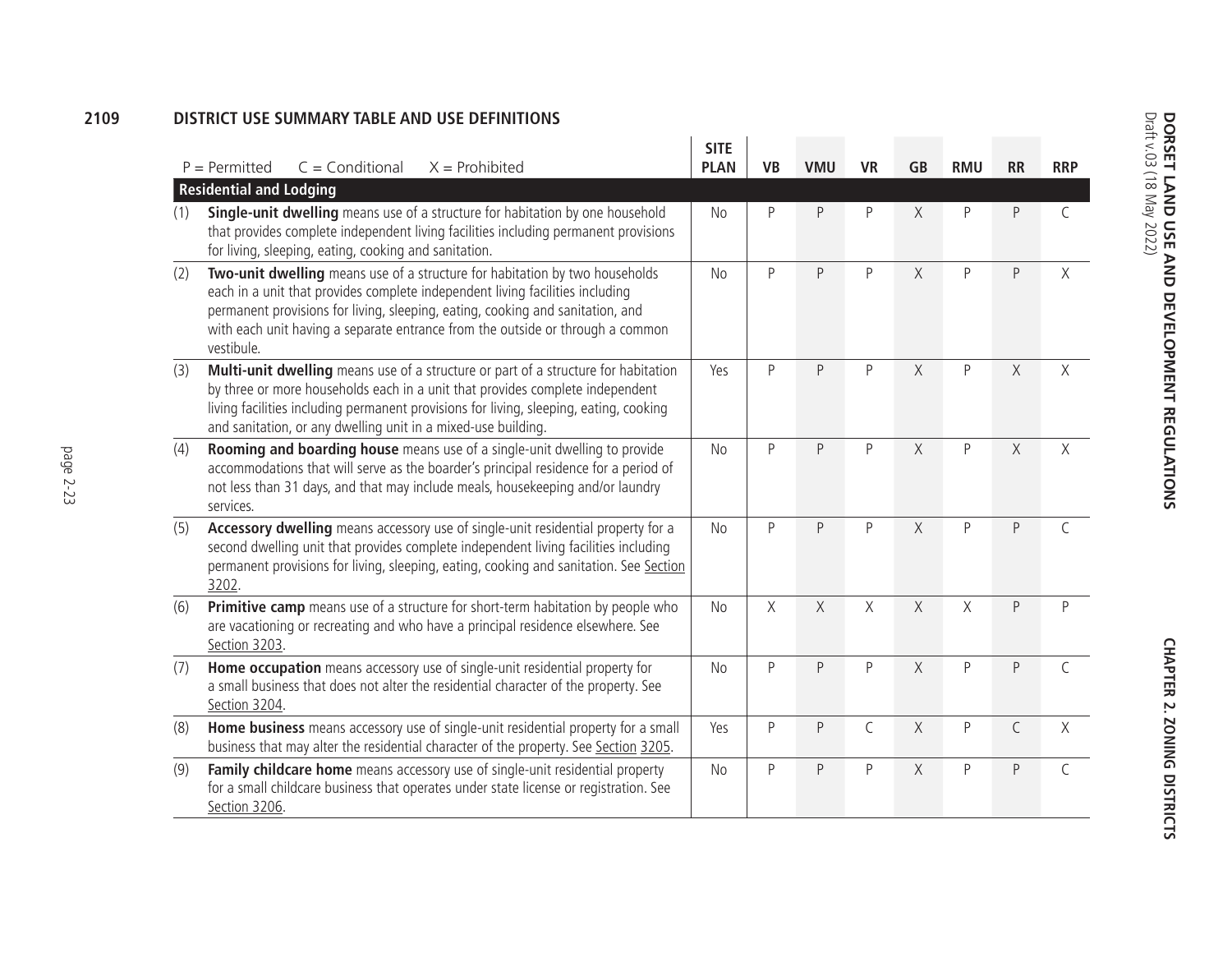|      |                                                                                                                                                                                                                                                                                                                                                                                                                                                             | <b>SITE</b>    |              |            |              |              |            |              |             |
|------|-------------------------------------------------------------------------------------------------------------------------------------------------------------------------------------------------------------------------------------------------------------------------------------------------------------------------------------------------------------------------------------------------------------------------------------------------------------|----------------|--------------|------------|--------------|--------------|------------|--------------|-------------|
|      | $P = Permitted$<br>$C =$ Conditional<br>$X =$ Prohibited                                                                                                                                                                                                                                                                                                                                                                                                    | <b>PLAN</b>    | <b>VB</b>    | <b>VMU</b> | <b>VR</b>    | <b>GB</b>    | <b>RMU</b> | <b>RR</b>    | <b>RRP</b>  |
| (10) | Bed-and-breakfast means accessory use of single-unit residential property to<br>provide short-term quest accommodations. See Section 3207.                                                                                                                                                                                                                                                                                                                  | N <sub>o</sub> | P            | P          | P            | $\chi$       | P          | $\sf P$      | C           |
| (11) | Short-term rental means accessory use of single-unit residential property to<br>provide short-term quest accommodations. Includes Airbnb and similar rentals.<br>Section 3208.                                                                                                                                                                                                                                                                              | N <sub>o</sub> | P            | $\sf P$    | $\mathsf{P}$ | $\chi$       | P          | $\sf P$      | $\mathsf X$ |
| (12) | Group home means use of a single-unit residential property to provide housing to<br>people with a handicap or disability that operates under state license or registration.<br>See Section 1105.                                                                                                                                                                                                                                                            | <b>No</b>      | P            | $\sf P$    | P            | $\chi$       | P          | $\mathsf{P}$ | $\mathsf C$ |
| (13) | Care home means use of one or more structures to provide housing, board and<br>services to residents who need assistance with daily activities such as dressing,<br>grooming, bathing, etc. or 24-hour skilled nursing, or similar treatment or care, and<br>that operates under state license. Includes residential care, nursing or convalescent<br>homes, hospice or respite care facilities, and residential treatment facilities. See<br>Section 3209. | Yes            | P            | $\sf P$    | $\mathsf C$  | $\chi$       | P          | $\mathsf C$  | $\chi$      |
| (14) | Lodging facility means use of one or more structures to provide short-term<br>quest accommodations. It may also include accessory uses such as food services,<br>recreational services, event hosting, laundry services, etc. See Section 3210.                                                                                                                                                                                                             | Yes            | $\mathsf{P}$ | $\sf P$    | C            | $\chi$       | P          | $\mathsf C$  | Χ           |
|      | <b>Commercial</b>                                                                                                                                                                                                                                                                                                                                                                                                                                           |                |              |            |              |              |            |              |             |
| (15) | Retail sales means an establishment that sells goods to the general public for<br>personal or household consumption, excluding any use specifically defined in this<br>section. It may also provide rental, installation, repair or maintenance services as an<br>accessory use.                                                                                                                                                                            | Yes            | P            | $\sf P$    | X            | P            | P          | X            | Χ           |
| (16) | Open-air market means an establishment that sells goods to the general public<br>for personal or household consumption primarily from outdoor areas or open-air<br>structures, excluding any use specifically defined in this section.                                                                                                                                                                                                                      | Yes            | $\mathsf{C}$ | $\chi$     | $\chi$       | $\mathsf{P}$ | P          | $\mathsf C$  | $\chi$      |
| (17) | Sales lot means an establishment that sells large goods such as vehicles, boats,<br>equipment, machinery, manufactured homes or prefabricated buildings primarily<br>from an open lot. It may also provide rental, installation, repair or maintenance<br>services as an accessory use.                                                                                                                                                                     | Yes            | X            | X          | X            | C            | C          | X            | $\chi$      |
| (18) | Repair service means an establishment that maintains, services, repairs or paints<br>large goods such as appliances, vehicles, boats, equipment or machinery. See Section<br>3212.                                                                                                                                                                                                                                                                          | Yes            | $\mathsf C$  | $\chi$     | $\chi$       | $\mathsf{P}$ | $\sf P$    | $\chi$       | $\chi$      |

**DORSET LAND USE AND DEVELOPMENT REGULATIONS**<br>DORSET LAND USE AND DEVELOPMENT REGULATIONS **DORSET LAND USE AND DEVELOPMENT REGULATIONS** Draft v.03 (18 May 2022)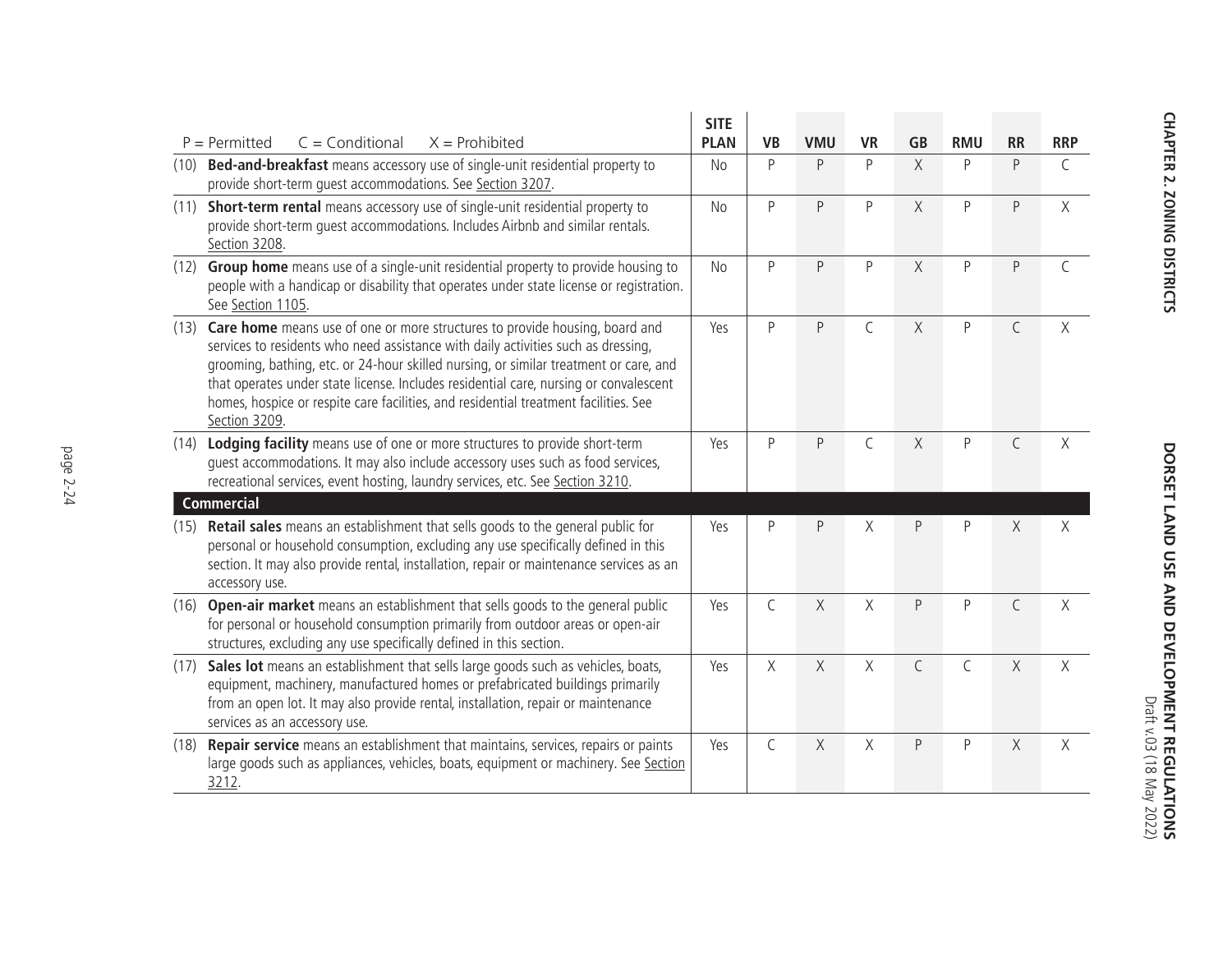|      | $C = Conditional$<br>$P = Permitted$<br>$X =$ Prohibited                                                                                                                                                                                                                                                                                                                                                                                                                                                                                                                                                                                                                                                                      | <b>SITE</b><br><b>PLAN</b> | <b>VB</b>   | <b>VMU</b> | <b>VR</b>          | <b>GB</b>    | <b>RMU</b>  | <b>RR</b>    | <b>RRP</b> |
|------|-------------------------------------------------------------------------------------------------------------------------------------------------------------------------------------------------------------------------------------------------------------------------------------------------------------------------------------------------------------------------------------------------------------------------------------------------------------------------------------------------------------------------------------------------------------------------------------------------------------------------------------------------------------------------------------------------------------------------------|----------------------------|-------------|------------|--------------------|--------------|-------------|--------------|------------|
|      | (19) Fueling station means a specialized establishment for selling gasoline or other<br>vehicle fuels, It may also include a retail shop, repair service or carwash as an<br>accessory use. See Section 3213.                                                                                                                                                                                                                                                                                                                                                                                                                                                                                                                 | Yes                        | $\mathsf C$ | $\chi$     | X                  | $\mathsf{C}$ | $\mathsf C$ | $\mathsf X$  | $\times$   |
|      | (20) Carwash means a specialized establishment for washing, waxing, polishing and<br>general cleaning of vehicles.                                                                                                                                                                                                                                                                                                                                                                                                                                                                                                                                                                                                            | Yes                        | $\chi$      | $\chi$     | $\mathsf X$        | $\mathsf{C}$ | $\mathsf C$ | $\mathsf X$  | $\chi$     |
|      | (21) Lawn, garden or farm supply means an establishment that sells specialized<br>products and services for lawn, garden or farm use. It may: (a) sell farm supplies<br>such as feed and seed; (b) sell nursery and garden products, such as trees, shrubs,<br>plants, seeds, bulbs, soil, compost, mulch, or sod; (c) sell lawn, garden or farm<br>equipment or machinery as an accessory use; and (d) provide installation, repair or<br>maintenance services as an accessory use.                                                                                                                                                                                                                                          | Yes                        | X           | $\chi$     | $\chi$             | P            | $\sf P$     | $\mathsf X$  | $\chi$     |
| (22) | Lumberyard or building supply means an establishment that sells lumber and<br>heavy building materials, and that typically stores most of its stock outdoors or<br>under open-air structures.                                                                                                                                                                                                                                                                                                                                                                                                                                                                                                                                 | Yes                        | $\mathsf X$ | $\chi$     | Χ                  | P            | $\sf P$     | $\mathsf X$  | X          |
| (23) | Professional, business or financial service means an establishment that: (a)<br>is used to conduct the affairs of a business, organization or profession; (b) provides<br>services that are reliant on the specialized training, expertise, skills or knowledge<br>of practitioners; (c) provides support services primarily to other businesses such as<br>billing, collection, advertising, telemarketing, copying, mailing, etc.; or (d) engages<br>in financial transactions that create, liquidate or change ownership of financial<br>assets such as accepting deposits, making loans and issuing currency. This definition<br>specifically excludes services provided by licensed medical or veterinary practitioners. | Yes                        | $\sf P$     | $\sf P$    | $\mathsf{X}% _{0}$ | P            | $\sf P$     | $\mathsf X$  | $\chi$     |
|      | (24) Personal service means an establishment that provides services on or closely<br>related to the physical person including, but not limited to, laundry, tailoring, shoe<br>repair, hair salon, nail salon, tanning salon, spa, massage parlor or tattoo parlor. It<br>may include sales of related personal products as an accessory use. This definition<br>specifically excludes services provided by licensed medical or veterinary practitioners.                                                                                                                                                                                                                                                                     | Yes                        | $\sf P$     | $\sf P$    | Χ                  | P            | P           | $\mathsf X$  | X          |
| (25) | Property service means an establishment that provides property services such<br>as lawn and garden maintenance, tree care, fence installation, snow removal, pest<br>management, etc. This definition specifically excludes a contractor's yard. See<br>Section 3220.                                                                                                                                                                                                                                                                                                                                                                                                                                                         | Yes                        | $\chi$      | $\chi$     | $\chi$             | P            | P           | $\mathsf{C}$ | $\chi$     |
| (26) | Veterinary, pet or animal service means an establishment: (a) where licensed<br>practitioners of veterinary medicine, dentistry or surgery treat animals; (b) that<br>provides animal and pet care services such as boarding, daycare, grooming and<br>training; or (c) that breeds, sells or manages adoption of pets. It may include<br>grooming, boarding or other pet services as an accessory use. It may include sales of<br>pet food, medicines or supplies as an accessory use. See Section 3214.                                                                                                                                                                                                                     | Yes                        | X           | $\chi$     | Χ                  | P            | $\mathsf C$ | $\mathsf C$  | X          |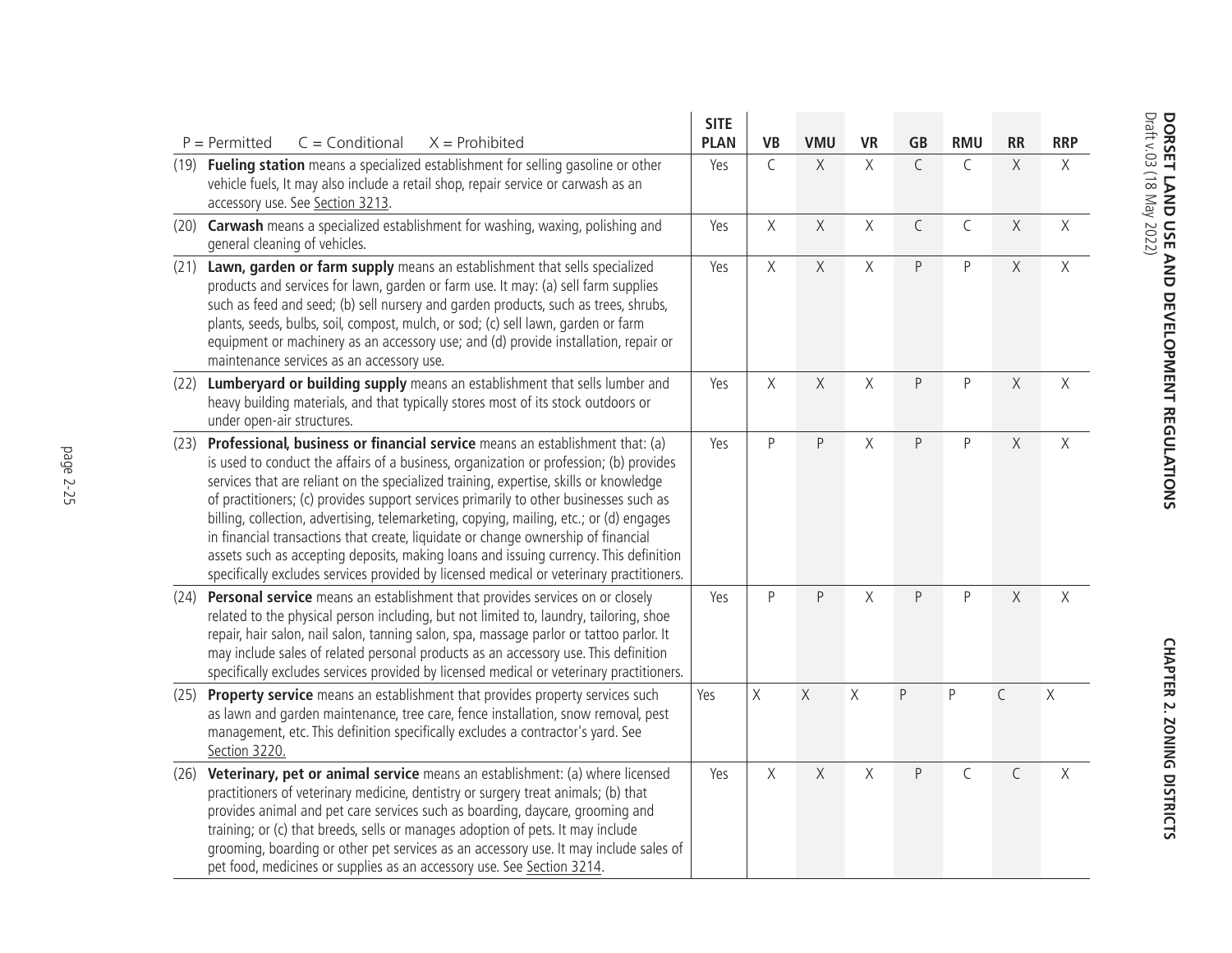| $C = Conditional$<br>$X =$ Prohibited<br>$P = Permitted$                                                                                                                                                                                                                                                                                                                                                                                                                                                                                                                    | <b>SITE</b><br><b>PLAN</b> | <b>VB</b>    | <b>VMU</b>   | <b>VR</b> | <b>GB</b> | <b>RMU</b> | <b>RR</b>   | <b>RRP</b> |
|-----------------------------------------------------------------------------------------------------------------------------------------------------------------------------------------------------------------------------------------------------------------------------------------------------------------------------------------------------------------------------------------------------------------------------------------------------------------------------------------------------------------------------------------------------------------------------|----------------------------|--------------|--------------|-----------|-----------|------------|-------------|------------|
| Restaurant means an establishment that prepares and serves meals, snacks and<br>(27)<br>beverages primarily for immediate consumption. This definition includes a retail<br>bakery that sells at least 50% of its products on the premises and mobile food<br>service from motorized vehicles or non-motorized carts that are parked or located<br>outside the road right-of-way. This definition specifically excludes catering and<br>commercial kitchens. See Section 3215.                                                                                              | Yes                        | P            | P            | X         | $\sf P$   | P          | $\chi$      | X          |
| Bar means an establishment that primarily prepares and serves alcoholic beverages<br>(28)<br>for immediate consumption. It may include food service and live entertainment as<br>an accessory use. This definition includes a brewpub that produces less than 15,000<br>barrels of beer per year and sells 25% or more of its beer on the premises. See<br>Section 3215.                                                                                                                                                                                                    | Yes                        | P            | $\mathsf C$  | Χ         | C         | C          | $\chi$      | X          |
| Event facility means an establishment used to host private events such as<br>(29)<br>meetings, weddings, receptions and reunions. See Section 3215.                                                                                                                                                                                                                                                                                                                                                                                                                         | Yes                        | $\mathsf C$  | $\mathsf C$  | X         | $\sf P$   | P          | $\chi$      | $\chi$     |
| Catering or commercial kitchen means a state-licensed establishment that<br>(30)<br>prepares: (a) meals, snacks and beverages to be served at off-premise events; or (b)<br>food or beverage products for wholesale or retail sale provided that the operator<br>does not require a state food processing establishment license (such uses will be<br>considered food or beverage manufacturing).                                                                                                                                                                           | Yes                        | $\mathsf{P}$ | $\sf P$      | Χ         | $\sf P$   | P          | $\chi$      | X          |
| <b>Industrial</b>                                                                                                                                                                                                                                                                                                                                                                                                                                                                                                                                                           |                            |              |              |           |           |            |             |            |
| Light industry means an establishment that produces new products, materials<br>(31)<br>or parts in a facility that generally does not rely on specialized power, water or<br>waste disposal systems for operation. All light industrial operations must occur<br>within an enclosed building, which is typically similar to an office building in its<br>size, appearance and impacts. It may include retail sales as an accessory use that<br>primarily sells products produced on the premises. This definition excludes any use<br>specifically defined in this section. | Yes                        | X            | X            | Χ         | P         | C          | $\mathsf X$ | Χ          |
| Food or beverage manufacturing means a state licensed establishment<br>(32)<br>that produces food or beverage products that are typically sold to wholesalers<br>or retailers. It may include retail sales, restaurant or bar as an accessory use<br>that primarily sells products produced on the premises. This definition includes a<br>microbrewery, commercial bakery or a cannabis product manufacturer.                                                                                                                                                              | Yes                        | $\mathsf{C}$ | $\mathsf{C}$ | X         | $\sf P$   | $\sf P$    | $\chi$      | X          |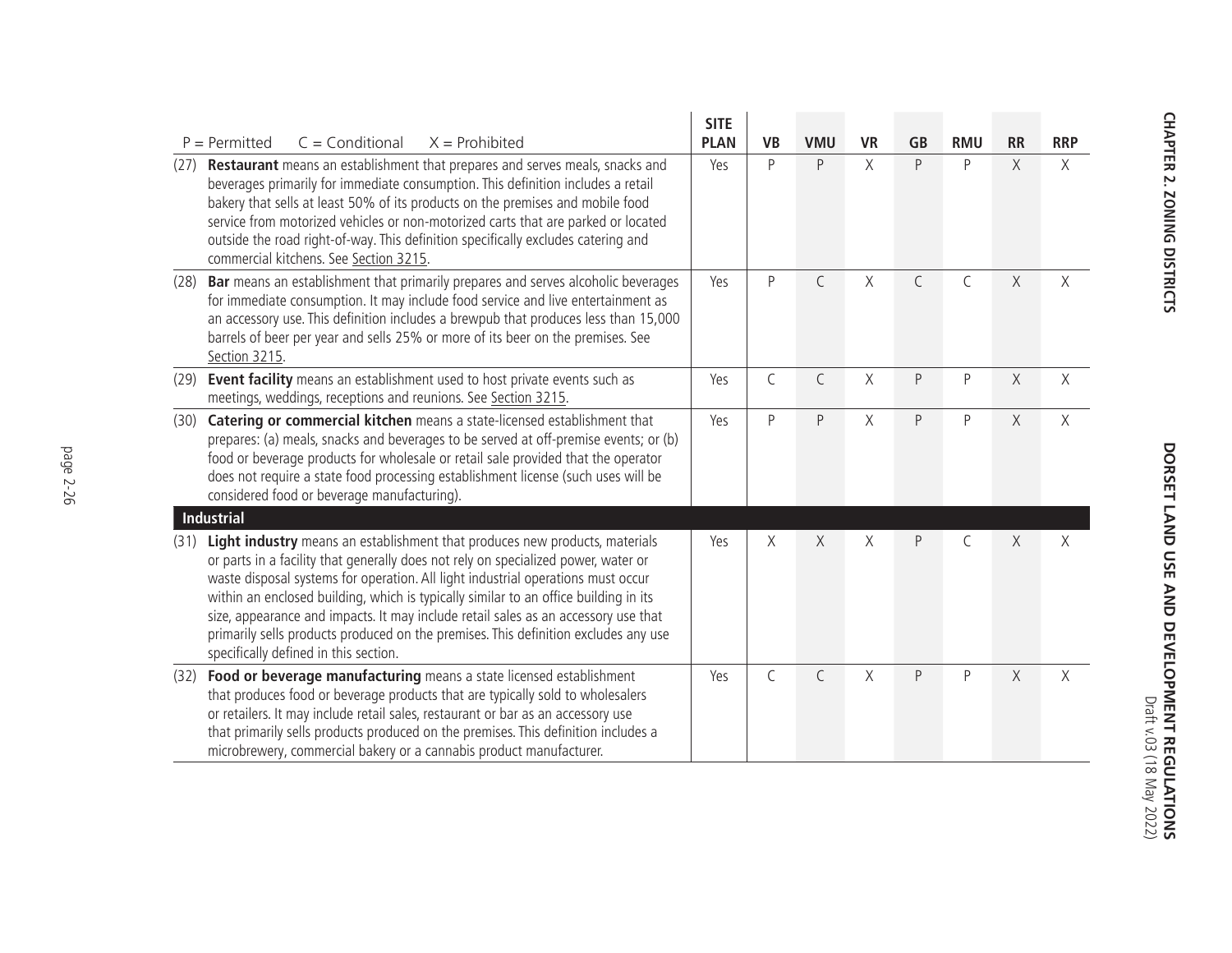|      |                                                                                                                                                                                                                                                                                                                                                                                                                                                                                                                                                                                                                                                                 | <b>SITE</b> |           |             |                    |           |             |             |               |
|------|-----------------------------------------------------------------------------------------------------------------------------------------------------------------------------------------------------------------------------------------------------------------------------------------------------------------------------------------------------------------------------------------------------------------------------------------------------------------------------------------------------------------------------------------------------------------------------------------------------------------------------------------------------------------|-------------|-----------|-------------|--------------------|-----------|-------------|-------------|---------------|
|      | $P = Permitted$<br>$C = Conditional$<br>$X =$ Prohibited                                                                                                                                                                                                                                                                                                                                                                                                                                                                                                                                                                                                        | <b>PLAN</b> | <b>VB</b> | <b>VMU</b>  | <b>VR</b>          | <b>GB</b> | <b>RMU</b>  | <b>RR</b>   | <b>RRP</b>    |
| (33) | Wood products manufacturing means an establishment that manufactures<br>products primarily from wood, including but not limited to, lumber, plywood, veneers,<br>wood containers, wood flooring, wood trusses, prefabricated wood buildings,<br>cabinets and furniture. Manufacturing may include sawing, cutting, planing, shaping,<br>bending, laminating, molding, or assembling. Included are establishments that<br>make primarily wood products from logs and bolts that are sawed and shaped, and<br>establishments that purchase sawed lumber and make primarily wood products. This<br>definition includes a sawmill but excludes firewood processing. | Yes         | X         | $\chi$      | $\mathsf{X}% _{0}$ | P         | $\mathsf C$ | $\mathsf X$ | $\mathsf C$   |
| (34) | Stone products manufacturing means an establishment that produces stone<br>products such as cut or dimension stone, building materials or components, veneers,<br>statuary or monuments, industrial products, or consumer goods. Manufacturing<br>may include grinding, cutting, shaping and honing. This definition excludes mineral<br>extraction.                                                                                                                                                                                                                                                                                                            | Yes         | $\chi$    | $\chi$      | $\chi$             | P         | $\mathsf C$ | $\mathsf X$ | $\mathcal{C}$ |
| (35) | Metal fabrication shop means an establishment that produces, assembles or<br>repairs metal products or parts including, but not limited to, the production of metal<br>cabinets and enclosures, cans and shipping containers, doors and gates, duct work,<br>forgings and stampings, machine parts, hardware and tools, plumbing fixtures and<br>products, tanks and similar products. These establishments may include blacksmith,<br>welding, plating, stripping, coating, sheet metal, machine and/or boiler shops.                                                                                                                                          | Yes         | X         | X           | Χ                  | P         | $\mathsf C$ | $\chi$      | X             |
| (36) | Printing, publishing or sign manufacturing means an establishment that: (a)<br>issues copies of works that are usually protected by copyright and that may print,<br>reproduce, distribute, or offer direct access to works such as newspapers, magazines,<br>periodicals, books, databases, calendars, greeting cards, maps, posters, software,<br>sound recordings or video recordings; or (b) fabricates signs, banners or similar<br>communication devices. This definition specifically excludes a retail copy shop,<br>which will be considered a, professional, business or financial service under these<br>regulations.                                | Yes         | $\sf P$   | $\mathsf C$ | Χ                  | P         | $\sf P$     | $\mathsf X$ | X             |
| (37) | Information service means an establishment used to: (a) house computer systems<br>and associated components such as telecommunications and storage systems<br>that typically includes redundant or back-up power supplies and communications<br>connections, environmental controls and security devices; or (b) provide electronic<br>data processing services or that supply information including, but not limited to,<br>internet access or service providers, and electronic library or archive services.                                                                                                                                                  | Yes         | X         | X           | Χ                  | P         | P           | $\mathsf X$ | $\chi$        |

CHAPTER 2. ZONING DISTRICTS **Chapter 2. Zoning Districts**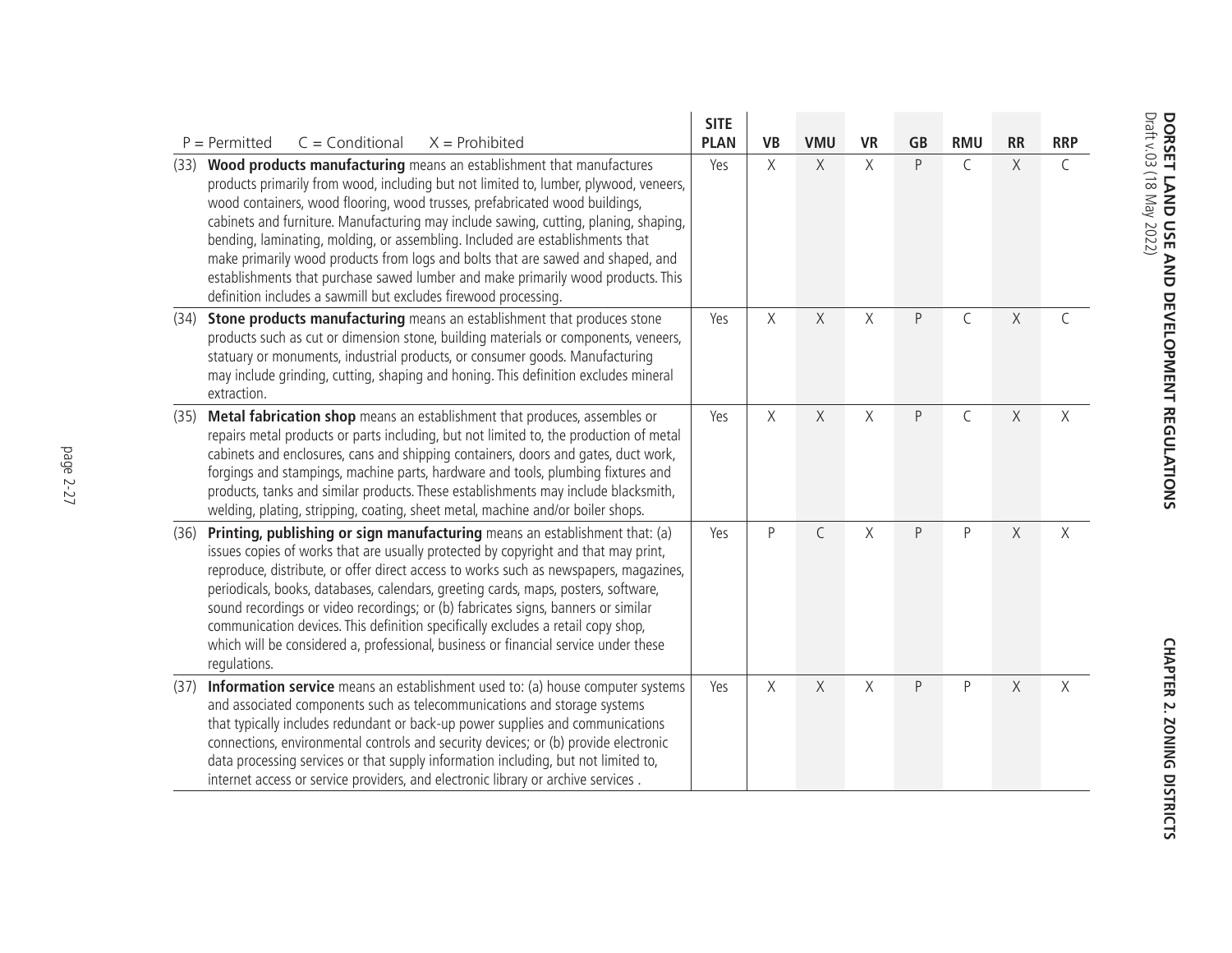|      |                                                                                                                                                                                                                                                                                                                                                                                                                                                                                                                                                                                                                                                                                                                                                                  | <b>SITE</b> |             |              |           |              |              |             |              |
|------|------------------------------------------------------------------------------------------------------------------------------------------------------------------------------------------------------------------------------------------------------------------------------------------------------------------------------------------------------------------------------------------------------------------------------------------------------------------------------------------------------------------------------------------------------------------------------------------------------------------------------------------------------------------------------------------------------------------------------------------------------------------|-------------|-------------|--------------|-----------|--------------|--------------|-------------|--------------|
|      | $C = Conditional$<br>$X =$ Prohibited<br>$P = Permitted$                                                                                                                                                                                                                                                                                                                                                                                                                                                                                                                                                                                                                                                                                                         | <b>PLAN</b> | <b>VB</b>   | <b>VMU</b>   | <b>VR</b> | <b>GB</b>    | <b>RMU</b>   | <b>RR</b>   | <b>RRP</b>   |
| (38) | Research and development facility means an establishment used for scientific<br>research and the design, development, and testing of electrical, electronic, magnetic,<br>optical, and mechanical components in advance of product manufacturing that are<br>not associated with a manufacturing facility on the same site. This definition includes<br>a cannabis testing laboratory.                                                                                                                                                                                                                                                                                                                                                                           | Yes         | $\mathsf C$ | $\mathsf{C}$ | X         | P            | P            | $\chi$      | $\mathsf{C}$ |
| (39) | Wholesale trade means an establishment that sells or arranges the purchase of<br>goods primarily to other businesses that is set up as a warehouse or office with little<br>to no display of merchandise and where customers do not have direct access to the<br>primary merchandise being sold. This definition includes a cannabis wholesaler.                                                                                                                                                                                                                                                                                                                                                                                                                 | Yes         | $\mathsf C$ | $\mathsf C$  | X         | P            | $\mathsf{P}$ | $\mathsf X$ | X            |
| (40) | Storage or distribution service means an establishment that (a) stores, but<br>does not sell, goods and may provide a range of services related to the distribution<br>of goods; (b) provides individual storage spaces for lease to either commercial or<br>wholesale customers for storage of business goods, or to the general public for<br>storage of household goods (see Section 3216); or (c) with one or more tanks that<br>typically store fuels, oils and similar liquid products for sale or distribution (see<br>Section 3217). This definition specifically excludes any use specifically defined in this<br>section and retail sale and refilling of fuel tanks that are not more than 50 pounds<br>in size when carried out as an accessory use. | Yes         | $\chi$      | $\chi$       | X         | P            | P            | $\chi$      | $\chi$       |
| (41) | Transportation service means an establishment that provides: (a) transportation<br>of people including, but not limited to, transit services, bus or rail stations,<br>transportation centers, and taxi or limousine services; (b) transportation of cargo<br>using trucks, tractor trailers or rail; or (c) that provides services such as storage,<br>maintenance, repair or fuel primarily for heavy vehicles, including buses, or rail<br>equipment.                                                                                                                                                                                                                                                                                                         | Yes         | X           | $\chi$       | X         | P            | $\mathsf C$  | X           | $\chi$       |
| (42) | Landing area means an area of land designed and maintained for the landing and<br>take-off of aircraft that the State of Vermont regulates as a designated restricted<br>landing area under 5 V.S.A. Chapter 9. See Section 3218.                                                                                                                                                                                                                                                                                                                                                                                                                                                                                                                                | Yes         | $\chi$      | $\chi$       | X         | $\mathsf{C}$ | $\mathsf C$  | $\mathsf C$ | X            |
| (43) | Media recording or broadcasting studio means an establishment used to<br>produce, distribute and/or broadcast sound or video programs or recordings.                                                                                                                                                                                                                                                                                                                                                                                                                                                                                                                                                                                                             | Yes         | $\sf P$     | $\sf P$      | X         | P            | P            | $\mathsf C$ | $\chi$       |
| (44) | <b>Communications antenna</b> means a device used to transmit or receive radio,<br>television or other wireless communications and related structures and equipment.<br>This definition specifically excludes a communication tower. See Section 3219.                                                                                                                                                                                                                                                                                                                                                                                                                                                                                                           | Yes         | $\sf P$     | $\sf P$      | P         | $\sf P$      | $\sf P$      | P           | $\mathsf{P}$ |
| (45) | <b>Communications tower</b> means a structure used to support one or more<br>communication antennas and related structures and equipment. See Section 3219.                                                                                                                                                                                                                                                                                                                                                                                                                                                                                                                                                                                                      | Yes         | $\times$    | $\chi$       | Χ         | $\mathsf C$  | $\mathsf C$  | $\mathsf C$ | $\mathsf C$  |

**DORSET LAND USE AND DEVELOPMENT REGULATIONS**<br>DORSET LAND USE AND DEVELOPMENT REGULATIONS **DORSET LAND USE AND DEVELOPMENT REGULATIONS** Draft v.03 (18 May 2022)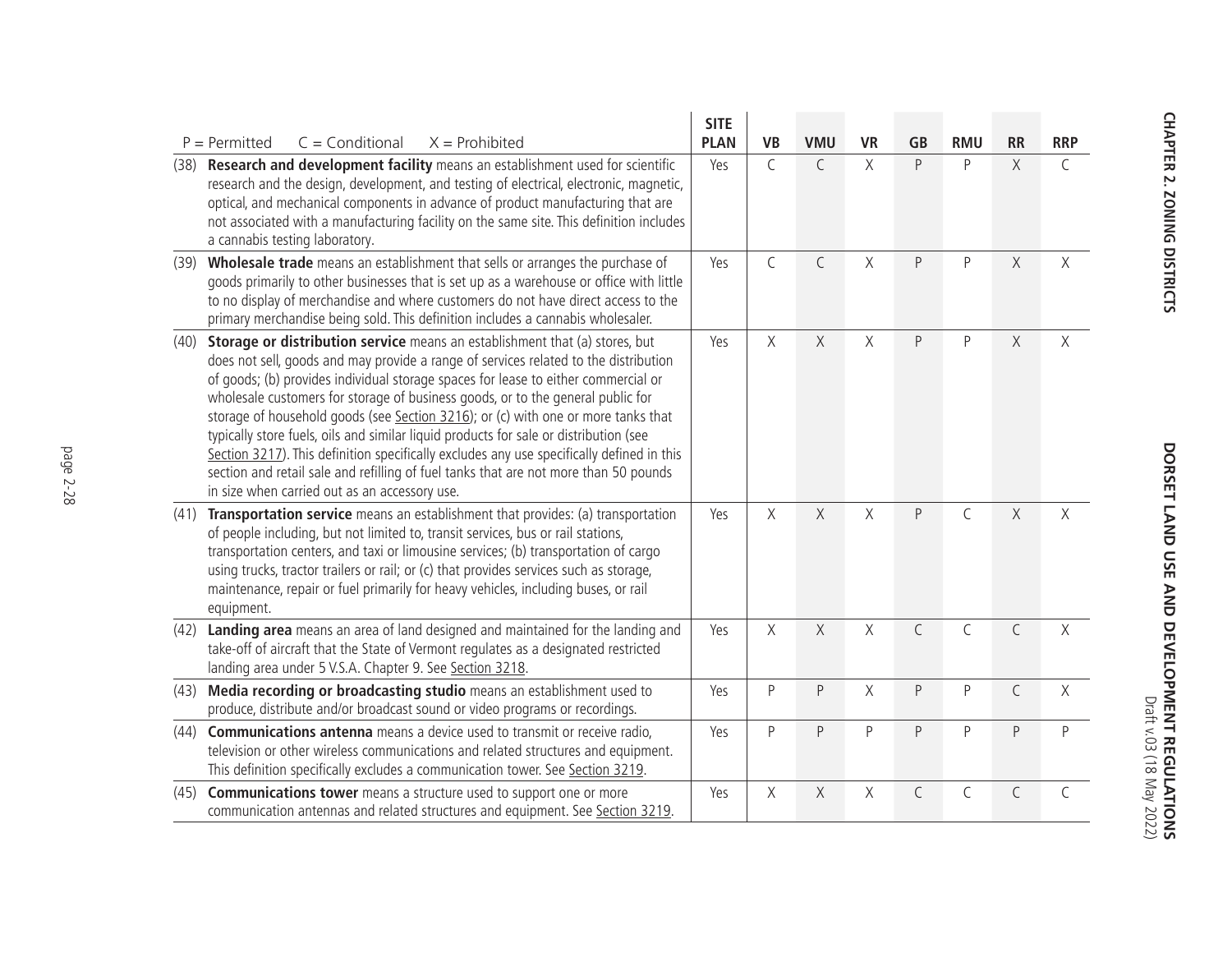|      |                                                                                                                                                                                                                                                                                                                                                                                                                                                                                                                                                                                                                                                                                                                                                                                                                                                                                                                                                                                                                                                                                                                                          | <b>SITE</b> |           |                |             |             |              |              |              |
|------|------------------------------------------------------------------------------------------------------------------------------------------------------------------------------------------------------------------------------------------------------------------------------------------------------------------------------------------------------------------------------------------------------------------------------------------------------------------------------------------------------------------------------------------------------------------------------------------------------------------------------------------------------------------------------------------------------------------------------------------------------------------------------------------------------------------------------------------------------------------------------------------------------------------------------------------------------------------------------------------------------------------------------------------------------------------------------------------------------------------------------------------|-------------|-----------|----------------|-------------|-------------|--------------|--------------|--------------|
|      | $P = Permitted$<br>$C = Conditional$<br>$X =$ Prohibited                                                                                                                                                                                                                                                                                                                                                                                                                                                                                                                                                                                                                                                                                                                                                                                                                                                                                                                                                                                                                                                                                 | <b>PLAN</b> | <b>VB</b> | <b>VMU</b>     | <b>VR</b>   | <b>GB</b>   | <b>RMU</b>   | <b>RR</b>    | <b>RRP</b>   |
| (46) | Waste service means an establishment that: (a) collects or hauls nonhazardous<br>solid waste or recyclable materials generated within a local area; (b) operates as a<br>nonhazardous solid waste transfer station; (c) identifies, sorts, treats, packages, or<br>labels wastes for the purposes of transport; (d) pumps septic tanks and cesspools;<br>(e) rents or services portable toilets; (f) provides other septic waste management<br>services; (q) collects, separates and/or recovers recyclable materials; (h) prepares<br>materials for efficient shipment by means such as baling, compacting, flattening,<br>grinding, crushing, mechanical sorting or cleaning; or (i) transforms organic waste<br>into a stable, soil-like product in a controlled environment under aerobic conditions.<br>It may include retail sales of recovered materials as an accessory use. This definition<br>specifically excludes state-licensed landfills, junkyards, municipal wastewater<br>treatment facilities and related essential services, and composting activities that are<br>limited to organic waste produced on the premises. | Yes         | X         | $\chi$         | $\chi$      | $\mathsf C$ | $\mathsf{C}$ | X            | $\times$     |
| (47) | Contractor's yard means an establishment that stores vehicles, machinery,<br>equipment and materials used by a contractor in the construction-related trades<br>primarily outside an enclosed structure, and which may include a shop for<br>maintaining or repairing the contractor's vehicles, machinery or equipment or the<br>contractor's business office. This definition specifically excludes junkyards. See<br>Section 3220.                                                                                                                                                                                                                                                                                                                                                                                                                                                                                                                                                                                                                                                                                                    | Yes         | $\chi$    | $\overline{X}$ | $\times$    | P           | $\mathsf C$  | $\times$     | $\chi$       |
|      | Art, Entertainment and Recreation                                                                                                                                                                                                                                                                                                                                                                                                                                                                                                                                                                                                                                                                                                                                                                                                                                                                                                                                                                                                                                                                                                        |             |           |                |             |             |              |              |              |
| (48) | Theater means an establishment that presents live entertainment by actors, singers,<br>dancers, musicians or other performing artists, or that shows movies or other<br>recorded entertainment to an audience.                                                                                                                                                                                                                                                                                                                                                                                                                                                                                                                                                                                                                                                                                                                                                                                                                                                                                                                           | Yes         | $\sf P$   | $\mathsf{C}$   | X           | P           | P            | X            | $\times$     |
|      | (49) Artist gallery or studio means an establishment used to produce and/or sell<br>works of art.                                                                                                                                                                                                                                                                                                                                                                                                                                                                                                                                                                                                                                                                                                                                                                                                                                                                                                                                                                                                                                        | Yes         | $\sf P$   | P              | X           | P           | P            | $\mathsf C$  | $\times$     |
|      | (50) Museum or library means an establishment that preserves and exhibits objects,<br>sites and natural wonders of artistic, historical, cultural, scientific or educational value.                                                                                                                                                                                                                                                                                                                                                                                                                                                                                                                                                                                                                                                                                                                                                                                                                                                                                                                                                      | Yes         | P         | P              | $\mathsf C$ | P           | P            | C            | $\mathsf{C}$ |
|      | (51) Indoor recreation means an establishment that offers physical fitness, sports,<br>games and other leisure-time activities primarily from within an enclosed structure.<br>This definition specifically excludes any use defined in this section.                                                                                                                                                                                                                                                                                                                                                                                                                                                                                                                                                                                                                                                                                                                                                                                                                                                                                    | Yes         | $\sf P$   | $\mathsf C$    | X           | P           | P            | $\chi$       | $\chi$       |
|      | (52) Commercial outdoor recreation means an establishment that offers physical<br>fitness, sports, games and other leisure-time activities primarily outside an enclosed<br>building. This includes any use operated as a business or for the exclusive use of<br>members, and excludes parks. See Section 3221. This definition specifically excludes<br>any use defined in this section.                                                                                                                                                                                                                                                                                                                                                                                                                                                                                                                                                                                                                                                                                                                                               | Yes         | X         | X              | $\chi$      | P           | P            | $\mathsf{C}$ | $\mathsf{C}$ |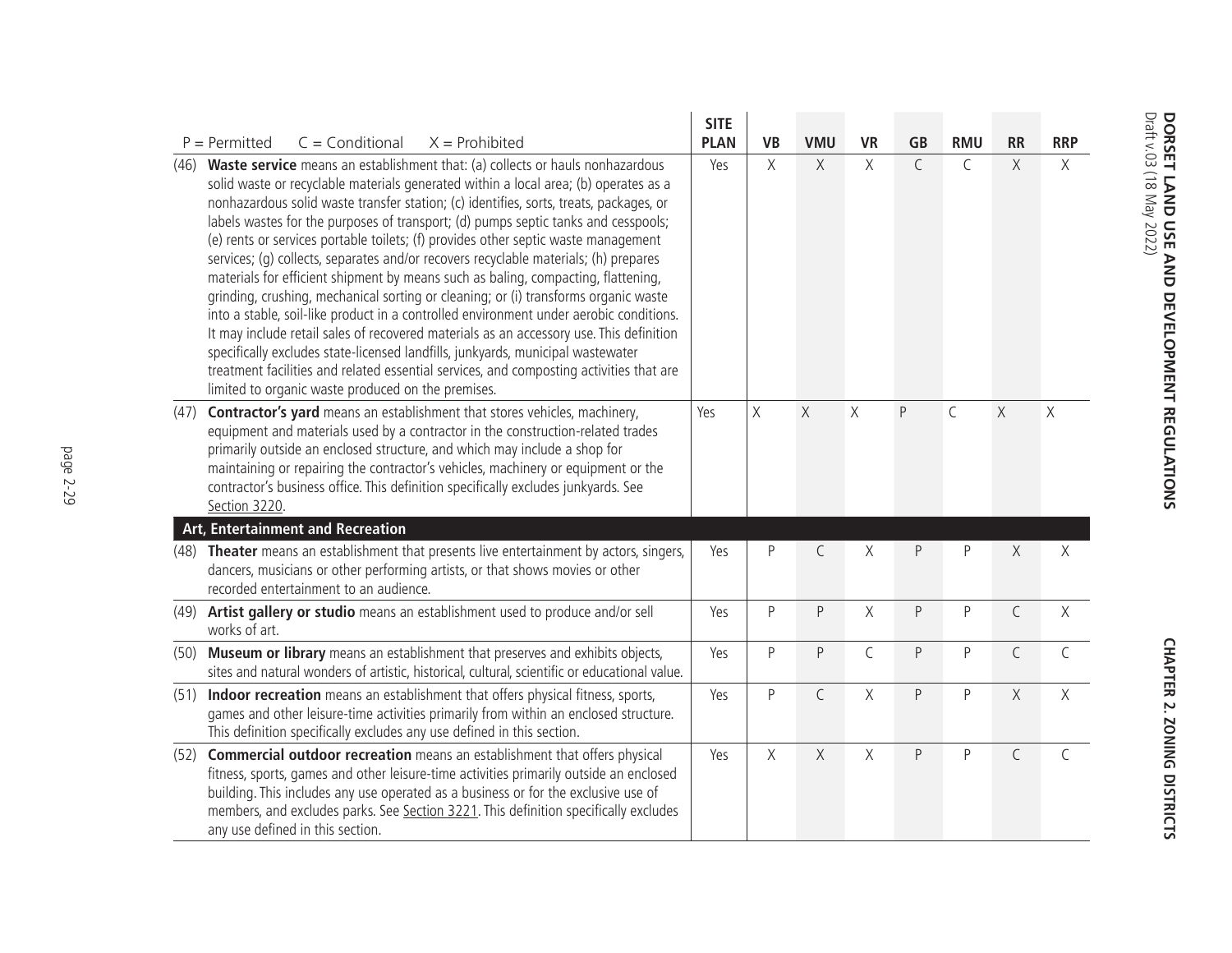|      |                                                                                                                                                                                                                                                                                                                                                                                                                                                                                                                                                                                      | <b>SITE</b> |              |             |              |             |            |             |              |
|------|--------------------------------------------------------------------------------------------------------------------------------------------------------------------------------------------------------------------------------------------------------------------------------------------------------------------------------------------------------------------------------------------------------------------------------------------------------------------------------------------------------------------------------------------------------------------------------------|-------------|--------------|-------------|--------------|-------------|------------|-------------|--------------|
|      | $P = Permitted$<br>$C =$ Conditional<br>$X =$ Prohibited                                                                                                                                                                                                                                                                                                                                                                                                                                                                                                                             | <b>PLAN</b> | <b>VB</b>    | <b>VMU</b>  | <b>VR</b>    | <b>GB</b>   | <b>RMU</b> | <b>RR</b>   | <b>RRP</b>   |
| (53) | Park or nature preserve means a non-commercial establishment that offers<br>sports, games and other leisure-time activities to the general public primarily outside<br>an enclosed structure, or land that is maintained in a primarily unimproved natural<br>state for passive recreation and/or conservation purposes.                                                                                                                                                                                                                                                             | Yes         | P            | P           | P            | P           | P          | P           | P            |
| (54) | Golf course or country club means an establishment laid out with at least nine<br>holes for playing the game of golf and improved with trees, greens, fairways and<br>hazards. It may include a clubhouse that offers food and beverages to members<br>and guests, restrooms, driving range and shelters. It may provide additional sports,<br>fitness or recreational activities and/or retail sales of related merchandise as an<br>accessory use.                                                                                                                                 | Yes         | X            | X           | X            | $\mathsf X$ | P          | $\mathsf C$ | $\chi$       |
| (55) | Equestrian facility means a commercial establishment used to house, train, care<br>for, and/or ride horses.                                                                                                                                                                                                                                                                                                                                                                                                                                                                          | Yes         | X            | $\chi$      | X            | $\chi$      | P          | $\mathsf C$ | $\mathsf{C}$ |
| (56) | <b>Campground</b> means an establishment: (a) designed to accommodate campers and<br>their equipment including tents, tent trailers, recreational vehicles or cabins, or (b)<br>that provides individuals or groups with camping or similar primitive lodging, and<br>outdoor recreational activities. It may provide short-term quest accommodations,<br>and facilities and services such as camping units, cabins, sanitary facilities, food<br>services, recreational facilities for quest or day use, and organized recreational or<br>educational activities. See Section 3211. | Yes         | X            | X           | X            | X           | P          | C           | $\subset$    |
|      | <b>Civic and Community</b>                                                                                                                                                                                                                                                                                                                                                                                                                                                                                                                                                           |             |              |             |              |             |            |             |              |
| (57) | Government facility means a state- or town-owned or operated establishment<br>that serves a public function and provides governmental services. See Section 1104.                                                                                                                                                                                                                                                                                                                                                                                                                    | Yes         | $\sf P$      | $\mathsf P$ | P            | P           | P          | P           | P            |
| (58) | Education institution means a state-certified public or private establishment that<br>provides educational services. See Section 1104.                                                                                                                                                                                                                                                                                                                                                                                                                                               | Yes         | $\mathsf{P}$ | $\sf P$     | $\mathsf{P}$ | P           | P          | $\sf P$     | P            |
|      | (59) Specialty school means a commercial establishment that offers instruction, classes<br>or training.                                                                                                                                                                                                                                                                                                                                                                                                                                                                              | Yes         | $\mathsf{P}$ | $\mathsf C$ | Χ            | P           | P          | $\mathsf C$ | $\mathsf C$  |
|      | (60) Outpatient care service means an establishment from which one or more<br>licensed practitioners provide healthcare services to people as outpatients.                                                                                                                                                                                                                                                                                                                                                                                                                           | Yes         | $\mathsf{P}$ | $\mathsf C$ | X            | P           | P          | $\chi$      | $\chi$       |
|      | (61) Childcare facility means an establishment that cares primarily for infants and<br>preschool-age children, as well as older children when school is not in session. See<br>Section 3222.                                                                                                                                                                                                                                                                                                                                                                                         | Yes         | $\mathsf{P}$ | $\mathsf P$ | X            | P           | P          | $\mathsf C$ | $\chi$       |
| (62) | Religious institution means an establishment that serves as a place of worship<br>or congregation for a religious purpose. It may offer educational services, charitable<br>services or other uses associated with religious exercise as an accessory use. See<br>Section 1104.                                                                                                                                                                                                                                                                                                      | Yes         | $\mathsf{P}$ | $\sf P$     | $\mathsf{P}$ | P           | P          | P           | P            |

**DORSET LAND USE AND DEVELOPMENT REGULATIONS**<br>DORSET LAND USE AND DEVELOPMENT REGULATIONS **DORSET LAND USE AND DEVELOPMENT REGULATIONS** Draft v.03 (18 May 2022)